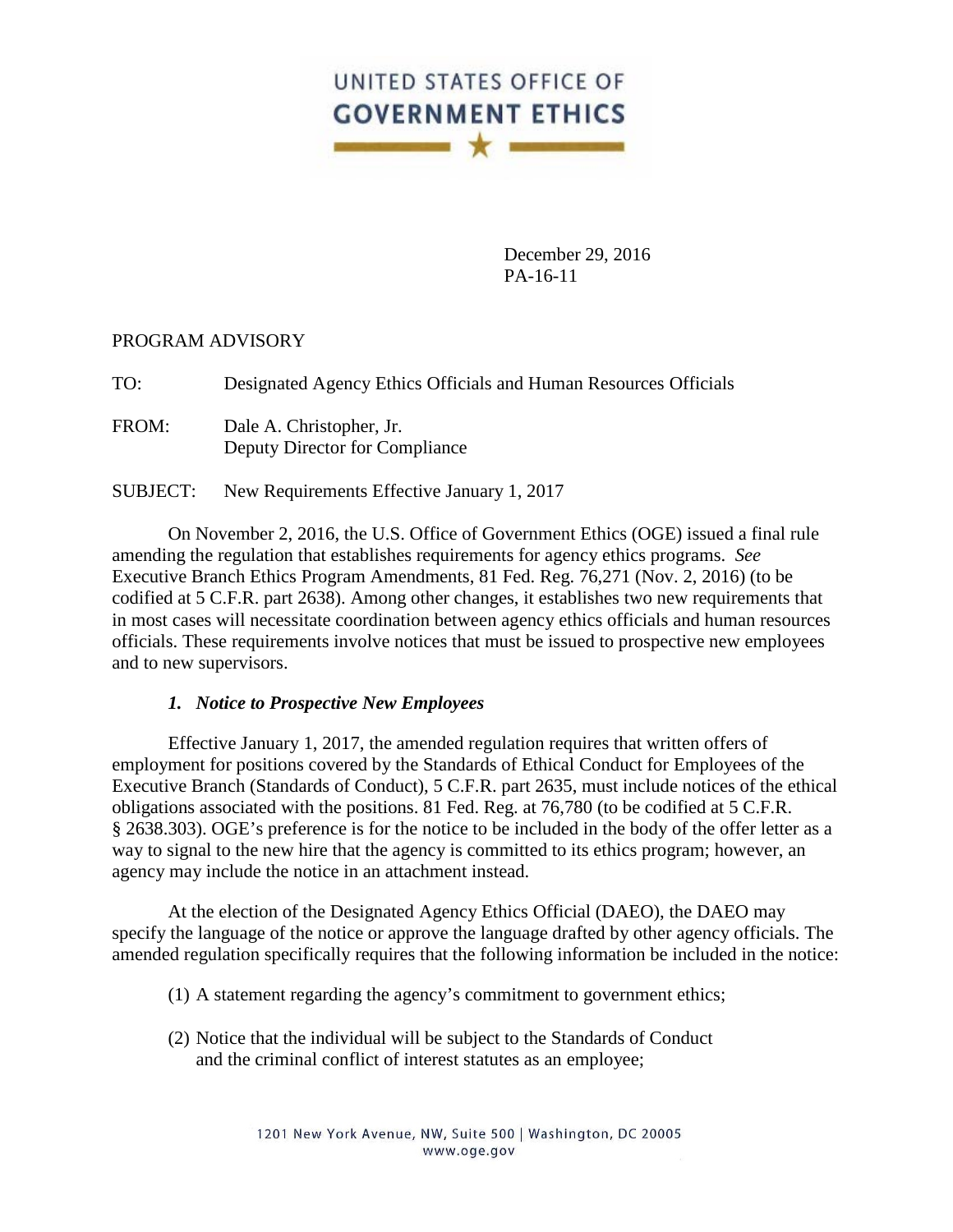- (3) Contact information for an appropriate agency ethics office or an explanation of how to obtain additional information on applicable ethics requirements; $<sup>1</sup>$  $<sup>1</sup>$  $<sup>1</sup>$ </sup>
- (4) Where applicable, notice of the time frame for completing initial ethics training; and
- (5) Where applicable, a statement regarding financial disclosure requirements and an explanation that new entrant reports must be filed within 30 days of appointment.

Id. (to be codified at 5 C.F.R. § 2638.303(a)).

The following is a sample notice for an offer letter to a prospective new employee:<sup>[2](#page-1-1)</sup>

*The department is committed to the highest ethical standards and, as an employee, you will be covered by the criminal conflict of interest statutes and the Standards of Ethical Conduct for Employees of the Executive Branch. You will be required to complete new employee ethics training within 3 months of your appointment. This position is covered by public financial disclosure requirements, and you will be required to complete a new entrant public financial disclosure report within 30 days of your appointment. You may contact the department's ethics office for additional information on applicable ethics requirements at 202-555-5555 or ethics@department.gov.*

## *2. Notice to New Supervisors*

Effective January 1, 2017, the amended regulation also requires agencies to provide a specific notice to each civilian employee who is required to receive supervisory training under U.S. Office of Personnel Management (OPM) regulations at 5 C.F.R. § 412.202(b). Id. at 76,282 (to be codified at 5 C.F.R. § 2638.306). This requirement applies only to the employee's initial appointment to a supervisory position. If the employee has previously served in a supervisory position in an agency, issuance of the notice is a model practice, but is not mandatory. For covered employees, the notice must be issued within the first year of the employee's appointment to the supervisory position, which tracks the time period for supervisory training under OPM's regulation. See id. (to be codified at 5 C.F.R. § 2638.306(b)); 5 C.F.R. § 412.202(b).

There is no particular required format for the notice; it can be issued, for example, in a letter, memorandum, or email message. The language of the notice must be approved by the

<span id="page-1-0"></span> $<sup>1</sup>$  Agencies can comply with this requirement by providing a hyperlink to, or the address of, a Web site containing a list of agency ethics offices and an explanation as to the organizational components served by ea</sup>

<span id="page-1-1"></span> $\degree$  While this sample notice complies with content requirements, agencies may tailor the language of their notices to reflect their particular agency's communication style and to include any necessary additional information, such as notifying the prospective new employee of the agency's supplemental standards of conduct regulation.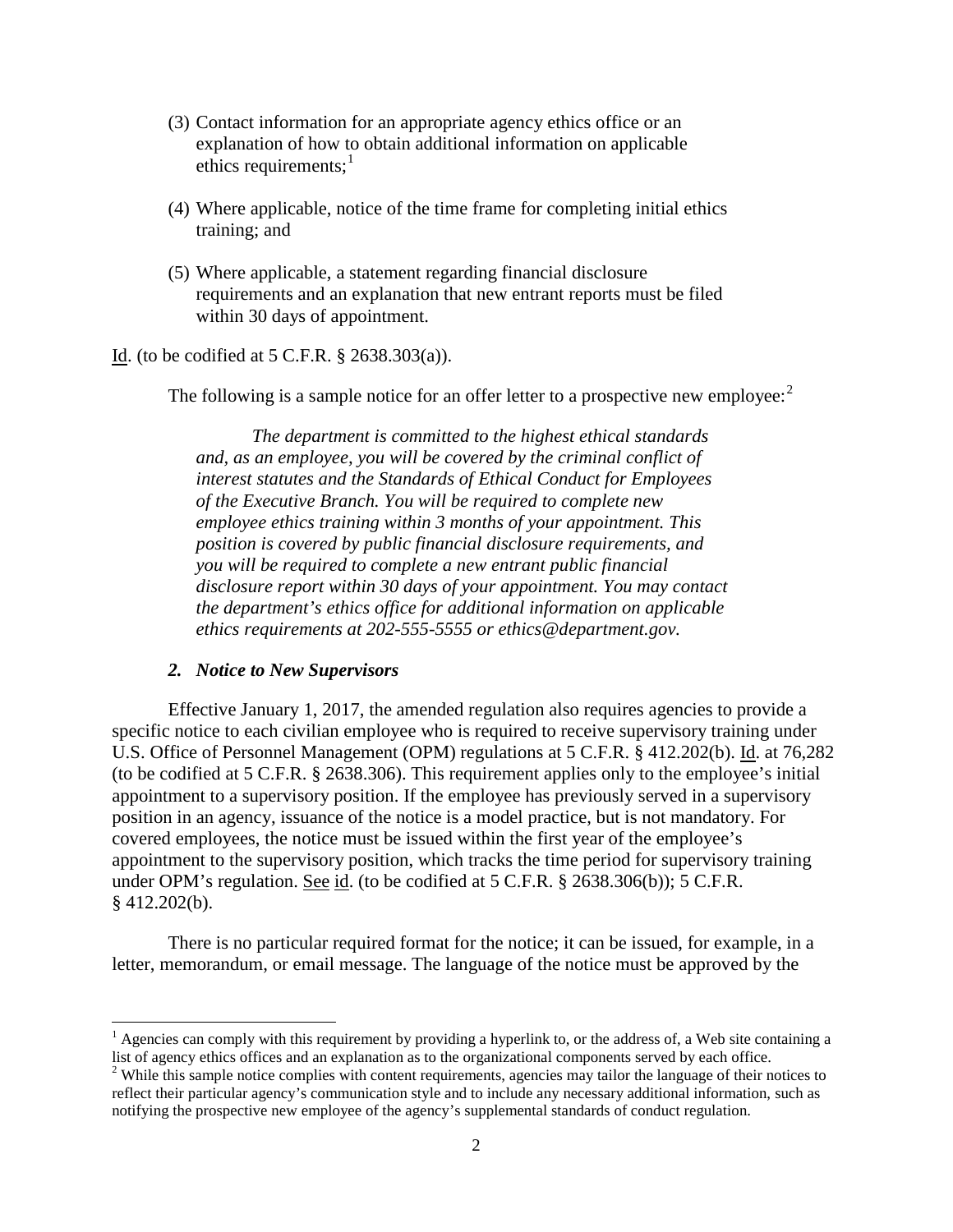DAEO or the DAEO's designee. The regulation specifically requires that the following information be included in the notice:

- (1) Contact information for the agency's ethics office; $3$
- (2) The text of § 2638.103, which reads: "Every supervisor in the executive branch has a heightened personal responsibility for advancing government ethics. It is imperative that supervisors serve as models of ethical behavior for subordinates. Supervisors have a responsibility to help ensure that subordinates are aware of their ethical obligations under the Standards of Conduct and that subordinates know how to contact agency ethics officials. Supervisors are also responsible for working with agency ethics officials to help resolve conflicts of interest and enforce government ethics laws and regulations, including those requiring certain employees to file financial disclosure reports. In addition, supervisors are responsible, when requested, for assisting agency ethics officials in evaluating potential conflicts of interest and identifying positions subject to financial disclosure requirements."
- (3) A copy of, a hyperlink<sup>[4](#page-2-1)</sup> to, or the address of a Web site, containing the Principles of Ethical Conduct;<sup>[5](#page-2-2)</sup> and
- (4) Any other information the DAEO deems necessary for new supervisors.

81 Fed. Reg. at 76,282 (to be codified at 5 C.F.R. § 2638.306(c).

The following is a sample notice to a new supervisor: $6$ 

*Congratulations on your initial appointment to a supervisory position, which comes with important new responsibilities. The Designated Agency Ethics Official wants you to be aware that a government-wide ethics regulation, 5 C.F.R. § 2638.103, imposes the following responsibilities on all federal supervisors:*

> *Every supervisor in the executive branch has a heightened personal responsibility for advancing government ethics. It is imperative that supervisors serve as models of ethical behavior for subordinates.*

<span id="page-2-0"></span> $3$  As with the notices to new employees, agencies can comply with this requirement by providing a hyperlink to, or the address of, a Web site containing a list of agency ethics offices and an explanation as to the organizational components served by each website.

<span id="page-2-1"></span> $4$  Agencies are welcome, but not required, to use the following link to the Principles of Ethical Conduct on OGE's website:

[https://www.oge.gov/Web/OGE.nsf/0/73636C89FB0928DB8525804B005605A5/\\$FILE/14%20General%20Prinicip](https://www.oge.gov/Web/OGE.nsf/0/73636C89FB0928DB8525804B005605A5/$FILE/14%20General%20Priniciples.pdf) <u>les.pdf</u>.<br><sup>[5](https://www.oge.gov/Web/OGE.nsf/0/73636C89FB0928DB8525804B005605A5/$FILE/14%20General%20Priniciples.pdf)</sup> Alternatively, the agency may include the Principles of Ethical Conduct in the notice or as an attachment to the

<span id="page-2-2"></span>notice.

<span id="page-2-3"></span><sup>&</sup>lt;sup>6</sup> As with the sample notice to new employees, this sample notice complies with content requirements; however, agencies may tailor the language of their notices to reflect their particular agency's communication style and to include any necessary additional information.